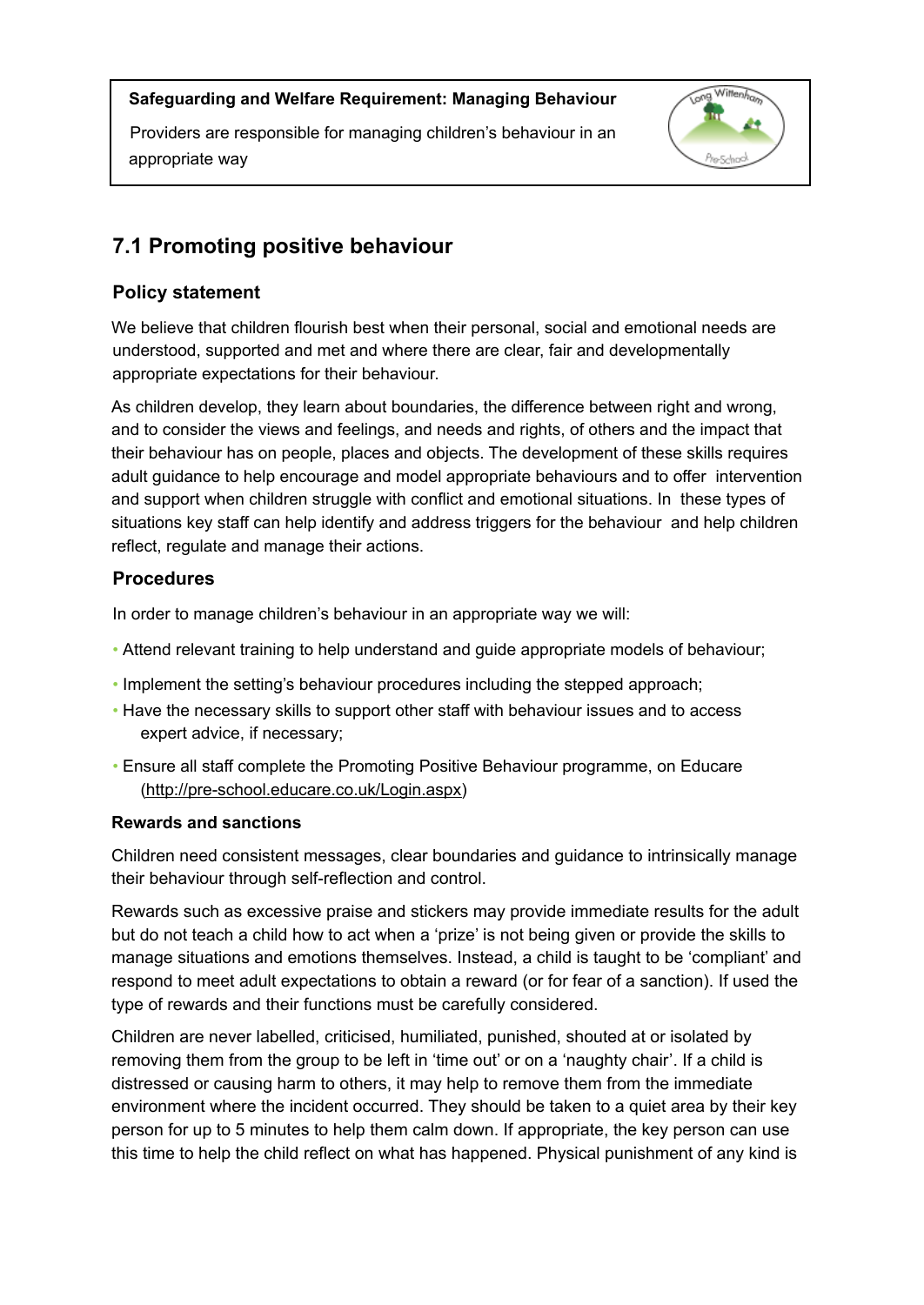never used or threatened which could adversely affect a child's well-being. If staff become aware that another person has given corporal punishment to a child, they follow 06 Safeguarding children, young people and vulnerable adults procedures. Physical intervention to safeguard a child/children must be carried out as per the guidance in this procedure.

# *Stepped approach*

# **Step 1**

- The setting manager, Special Educational Needs Coordinator (SENCo) and other relevant staff members are knowledgeable with, and apply the procedure 7-1. Promoting positive behaviour.
- Unwanted behaviours are addressed using an agreed and consistently applied approach to de-escalate situations
- Behaviours that result in concern for the child and/or others must be discussed by the key person, SENCo/setting manager. During the meeting the key person must use their all-round knowledge of the child and family to share any known influencing factors such as a new baby in the family, child and/or parental illness, underlying additional needs to help place the child's behaviour into context.
- **●** Appropriate adjustments to practice must be agreed within the setting. If relevant, a risk assessment should be carried out.
- If the adjustments are successful and the unwanted behaviour does not reoccur or cause concern then normal monitoring can resume.

## **Step 2**

- If the behaviour continues to reoccur and remains a concern then the key person and SENCO should liaise with parents to discuss possible reasons for the behaviour and to agree next steps. If relevant and appropriate, the views of the child relating to their behaviour should be sought and considered to help identify a cause. If a cause for the behaviour is not known or only occurs whilst in the setting then the behaviour coordinator will suggest using a focused intervention approach to identify a trigger for the behaviour.
- If a trigger is identified then the SENCO and key person will meet with the parents (in private) to plan support for the child through developing an action plan. If relevant, recommended actions for dealing with the behaviour at home should be agreed with the parent/s and incorporated into the plan. Other members of the staff team should be informed of the agreed actions in the action plan and help implement the actions. The plan should be monitored and reviewed regularly by the key person and SENCO until improvement is noticed.
- Aggressive behaviour by children towards other children will result in a staff member intervening immediately to stop the behaviour and prevent escalation using the agreed initial intervention approach. If the behaviour has been significant or may have a detrimental effect on the child, the parents of the victim of the behaviour and the parents of the perpetrator must be informed. If the setting has applied a physical intervention, they must follow the guidance as set out below. The designated person completes  $6.1b$ [Safeguarding](https://docs.google.com/document/d/1fT-qQMuknrADQap7HOSk_6SFOaa3EDCB/edit?usp=sharing&ouid=113467944254663834453&rtpof=true&sd=true) incident reporting form and contact Ofsted if appropriate. A record of discussions is recorded and parents are asked to sign.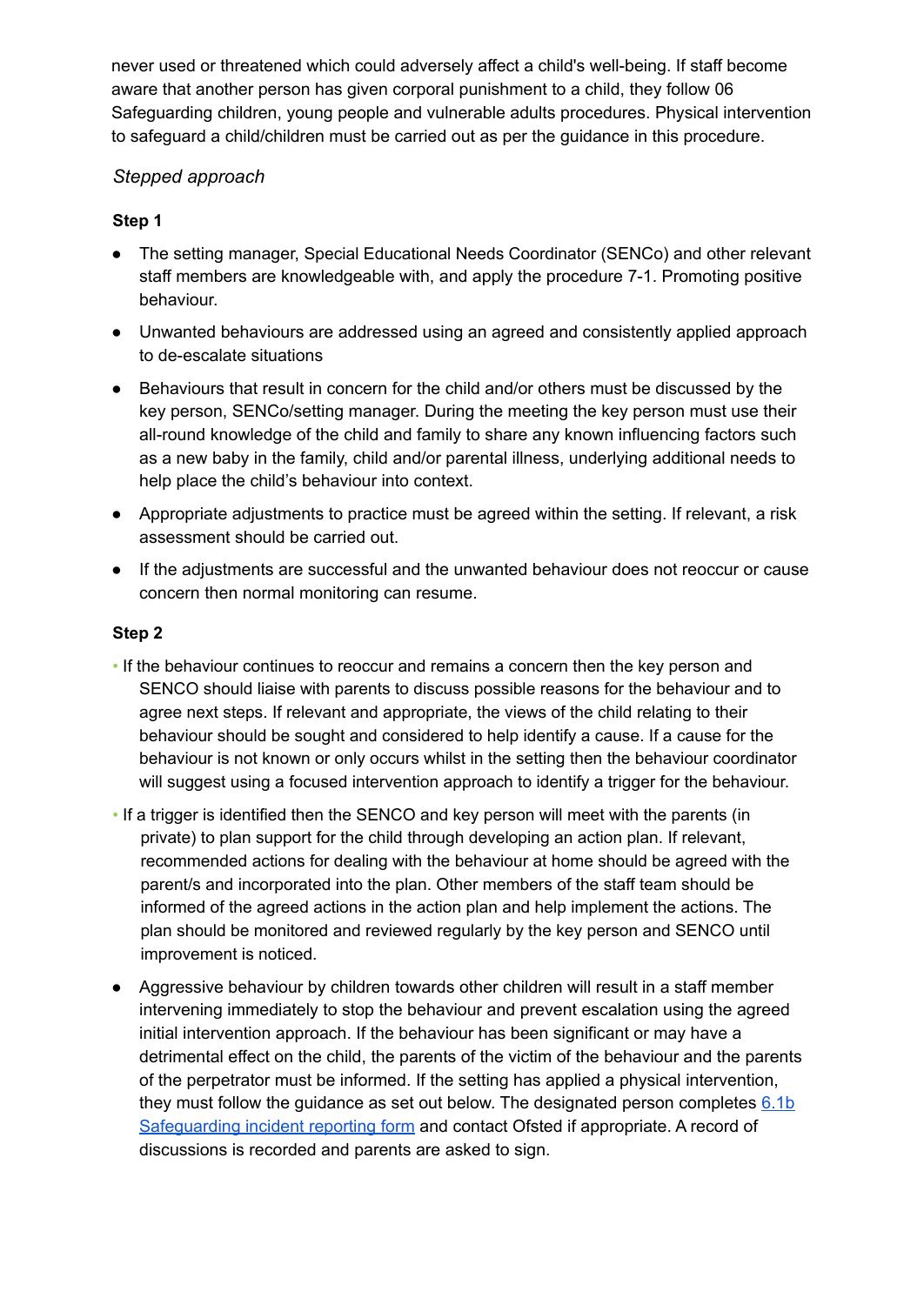- Parents must also be asked to sign risk assessments where the risk assessment relates to managing the behaviour of a specific child.
- If relevant, actions for dealing with the behaviour at home are agreed with parents and incorporated into the action plan. Other staff are informed of the agreed interventions and help implement the actions. The plan must be monitored and reviewed regularly by the key person/SENCo until improvement is noticed.
- All incidents and intervention relating to unwanted and challenging behaviour by children are clearly and appropriately logged.

## **Step 3**

- If, despite applying the initial intervention and focused intervention approaches, the behaviour continues to occur and/or is of significant concern, then the manager and SENCO will invite the parents to a meeting to discuss external referral and next steps for supporting the child in the setting.
- It may be agreed that the Common Assessment Framework (CAF) or Early Help process should begin and that specialist help be sought for the child – this support may address either developmental or welfare needs. If the child's behaviour is part of a range of welfare concerns that also include a concern that the child may be suffering or likely to suffer significant harm, follow the [Safeguarding](https://docs.google.com/document/d/1r_F_u-ANnuEBdtN9KMLDtKRMdGGs9oq7/edit?usp=sharing&ouid=113467944254663834453&rtpof=true&sd=true) and Children and Child Protection Policy (1-2). It may also be agreed that the child should be referred for an Education, Health and Care assessment. (See Supporting Children with SEN policy 9.2)
- Advice provided by external agencies should be incorporated into the child's action plan and regular multi-disciplinary meetings held to review the child's progress.

#### *Initial intervention approach*

- We use an initial problem solving intervention for all situations in which a child or children are distressed on in conflict. All staff use this intervention consistently.
- This type of approach involves an adult approaching the situation calmly, stopping any hurtful actions, acknowledging the feelings of those involved, gathering information, restating the issue to help children reflect, regain control of the situation and resolve the situation themselves.
- High Scope's Conflict Resolution process provides this type of approach but equally any other similar method would be suitable. Periodically the effectiveness of the approach will be checked.

#### *Focused intervention approach*

- The reasons for some types of behaviour are not always apparent, despite the knowledge and input from key staff and parents.
- Where we have considered all possible reasons, then a focused intervention approach should then be applied.
- This approach allows the key person and manager to observe, reflect, and identify causes and functions of unwanted behaviour in the wider context of other known influences on the child.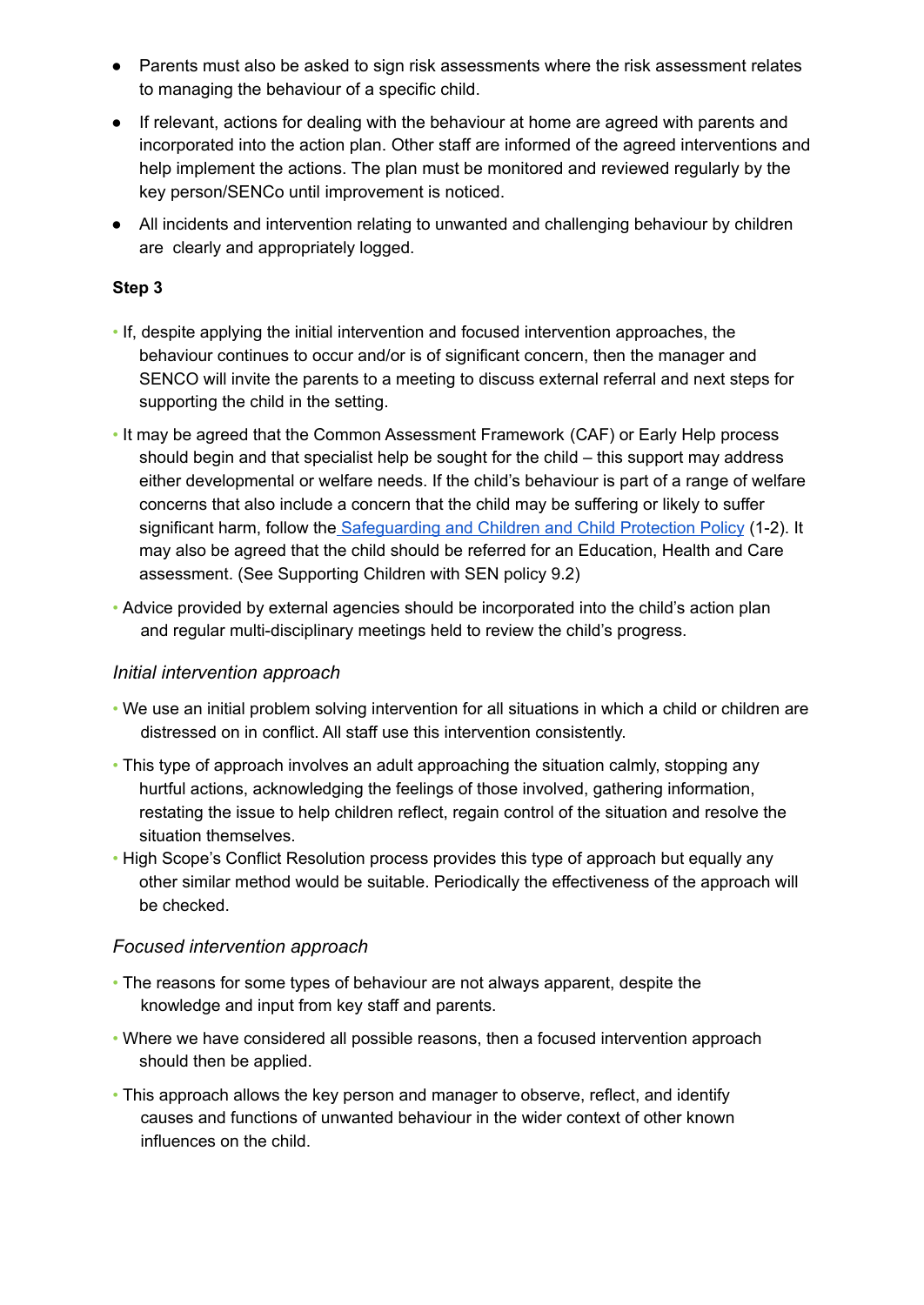• We follow the ABC method which uses key observations to identify a) an event or activity (antecedent) that occurred immediately before a particular behaviour, b) what behaviour was observed and recorded at the time of the incident, and c) what the consequences were following the behaviour. Once analysed, the focused intervention should help determine the cause (e.g. ownership of a toy or fear of a situation) and function of the behaviour (to obtain the toy or avoid a situation) and suitable support will be applied.

# *Use of physical intervention*

Staff will already use different elements of physical contact with a child as part of their interaction in the setting especially when they are comforting a child or giving first aid. However, physical intervention to keep a child or other children safe is different and should only be applied in exceptional circumstances.

The EYFS states that it physical intervention from a staff member towards a child may be used for the purposes of "averting immediate danger of personal injury to any person (including the child) or to manage a child's behaviour if it is absolutely necessary".

Staff must do all they can to avoid using a physical intervention because this is not the preferred way of addressing children's behaviour.

To offer protection to children a range of appropriate graded interventions may be needed before physical intervention is applied. Most single incidents such as a child throwing a book on the floor or kicking a chair usually only require a verbal intervention from a member of staff. In other situations, an intervention can be applied through mechanical and environmental means such as locking doors and stair gates. This usually stops a situation escalating. However, there will be some situations where a child places themselves or others in danger which requires an immediate need for the use of both verbal and physical intervention. f a single or persistent incident requires a physical intervention such as physical handling from a staff member towards a child, then this is used intentionally to restrict a child's movement against their will. In most cases this can be applied through the use of the adult's body gently and safely blocking the child from access to danger or to prevent danger.

To physically intervene, a practitioner may use "reasonable force" to protect a child from injuring themselves or others. Legally a practitioner may also use reasonable force to prevent a child from damaging property. However, we would expect that in instances of damaging physical property a child would only experience a physical intervention if the broken property presented a risk or is high value.

If a situation arises which requires urgent physical hands-on intervention this is best applied by the staff who knows the child well such as their key person who is more able to calm them or use other known methods for defusing situations without physical intervention.

## **Physical handling**

We use the principle of applying reasonable minimal force and handling in proportion to the situation. Staff use as little force as necessary to maintain safety. This intervention should only be used for as short a period as possible to keep the child safe and maintain well-being by aiming for:

keeping the child's safety and well-being paramount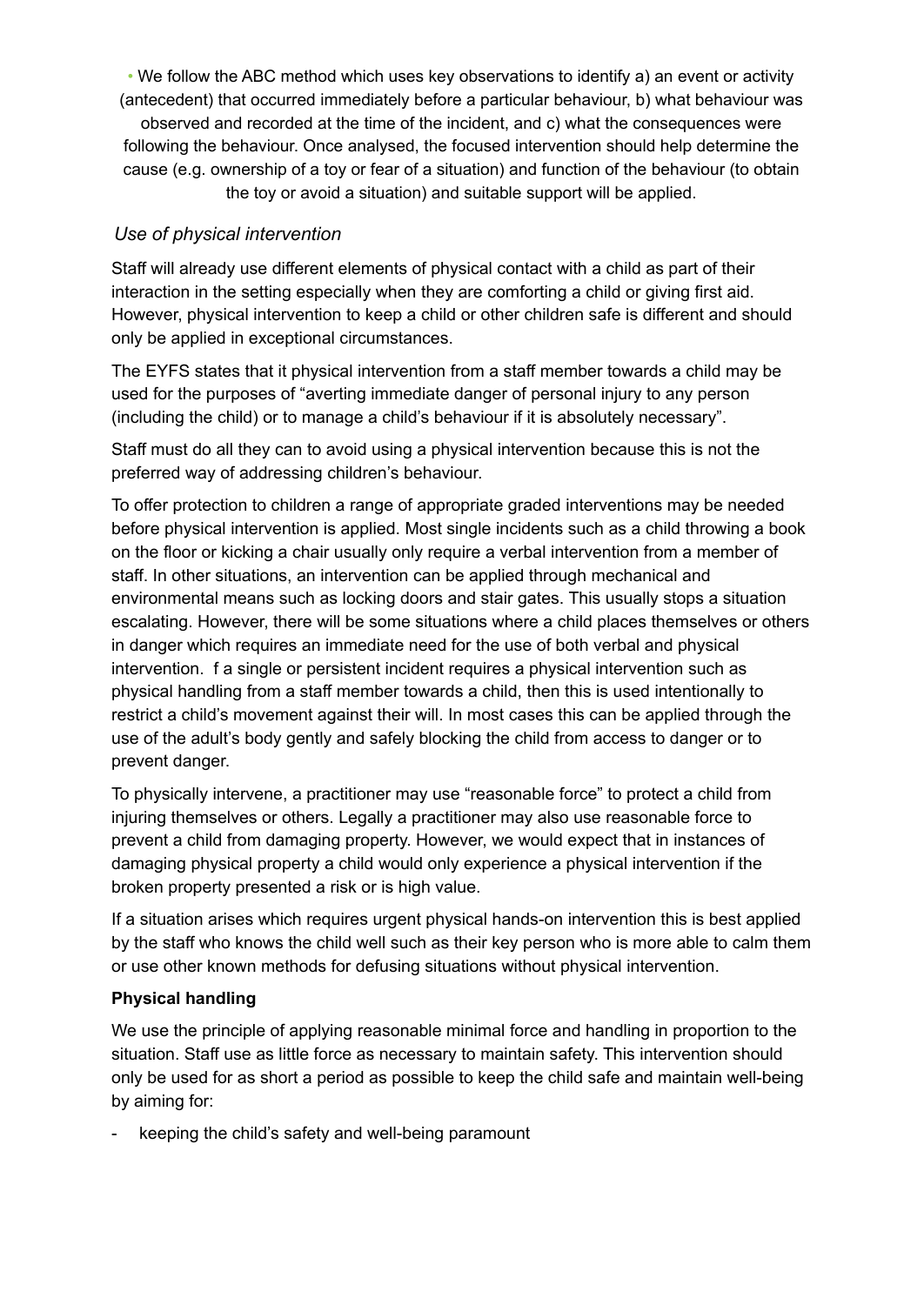- a calm, gentle but firm approach and application of the intervention
- never restricting the child's ability to breathe
- side-by-side contact with the child
- no gap between theirs or the child's body
- keeping the adults back as straight as possible
- avoiding close head-to-head positioning to avoid injury to the child and themselves (head butting)
- only holding the child by their 'long' bones to avoid grasping at the child's joints where pain and damage are most likely to occur
- avoiding lifting the child unless necessary
- reassuring the child and talking about what has happened
- **-** only applying a physical intervention on a disabled child if training or preferred method is provided from a reputable external source e.g. British Institute of Learning Disabilities [www.bild.org.uk/](http://www.bild.org.uk/)

#### **Risks**

There are risks associated with any physical intervention and handling of a child. The younger and more vulnerable a child may be, the greater risk to the child of using physical intervention towards them. However, there are also risks to children associated with not intervening physically; for instance, if a practitioner did not take hold of a child by the wrist, they may have run into the path of a fast-moving car.

Before intervening physically to protect a child from immediate harm a practitioner needs to decision make in a split second, considering the following factors. This is described as dynamic risk assessment.

- What is the immediate risk to this child if I do not intervene now?
- What might the risks be if I do intervene? If this was my child, what would I want someone looking after them to do in this situation?
- What is the minimum level of intervention that will be effective here? How can I do this as gently as possible for as short a time as possible and how am I going to manage myself to stay calm?

#### **Recording**

Any instance of physical intervention is fully recorded immediately and reported to the designated person as soon as possible on 6.1b Safeguarding incident reporting form, ensuring that it is clearly stated when and how parents were informed. Parents are asked to sign a copy of the form which is then kept on the child's file. The designated person decides who will notify the parent and when, ensuring that the parent signs to say they have been notified. An individual risk assessment should be completed after any physical intervention with a child which considers the risks and likelihood of such behaviour re-occurring and how this will be managed. The risk assessment should be agreed and signed by parents.

#### **Expulsion**